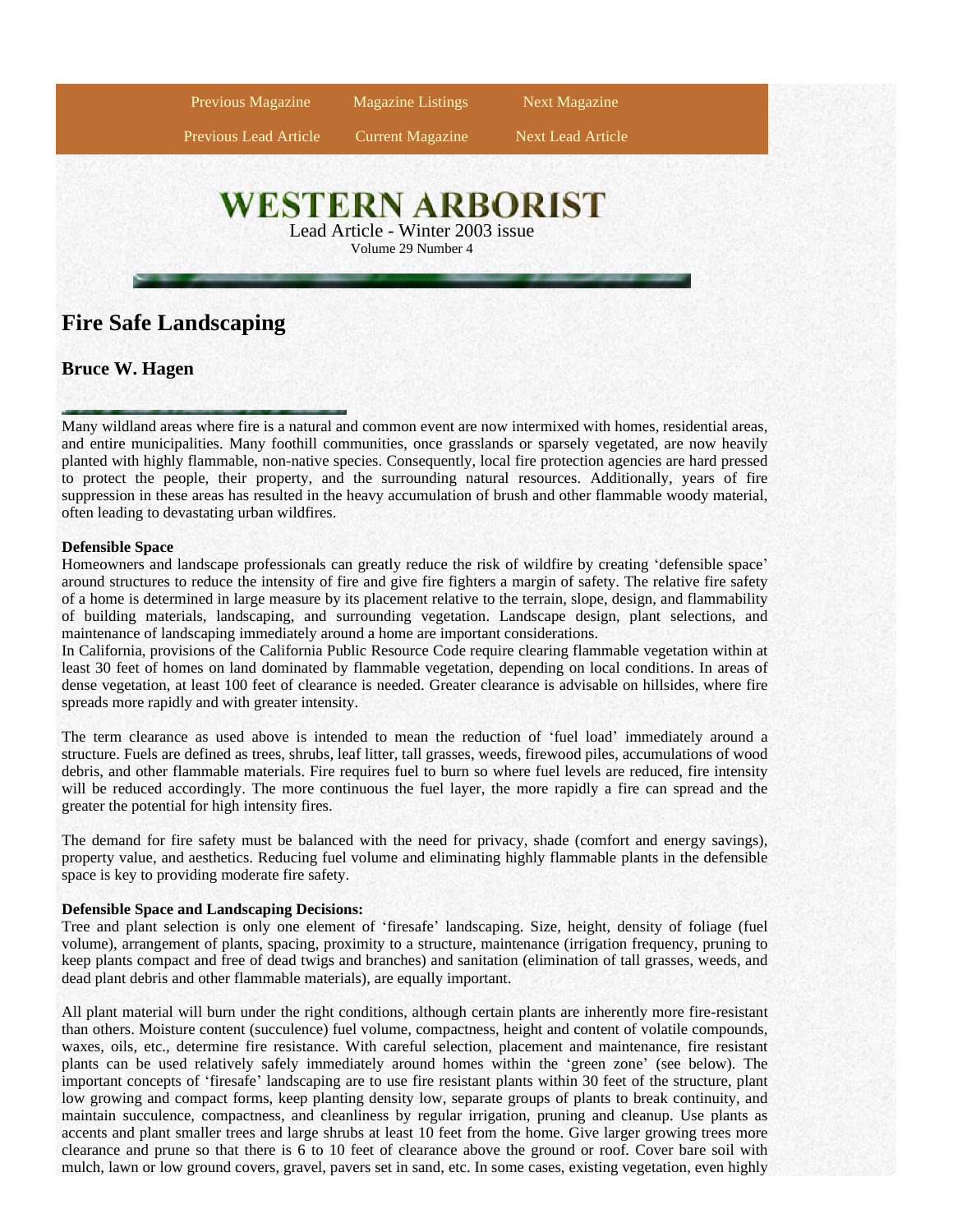flammable trees, can be retained if adequately pruned to minimize hazard potential. Depending on slope, vegetation type and density, it may also be necessary to reduce the fuel volume outside the green zone.



**Native vegetation can burn with great intensity. Conifers are extremely flammable.**

# **Landscape Design –The Zone Concept:**

A practical approach to developing defensible space involves varying the level of fuel reduction, plant selection, and maintenance by zones concentrically arranged around the structure. Typically three to four zones are delineated. The innermost zone within 30 feet of a home is a critical buffer zone between the structure and the surrounding native vegetation. This area should be generally level and drain away from the home. The intent is to establish and maintain a green zone or 'greenbelt' of irrigated, low-growing and fire-resistant plants around the home. Group plants according to their irrigation needs and use an efficient irrigation system. Consider lawns, border plantings, rock gardens, flower and vegetable beds, etc. Year round maintenance is required. Regular irrigation, dead branch pruning, removal of accumulated leaf litter and other woody debris play an integral role in the effectiveness of this zone. Some ground cover plants gradually lose their fire-resistance as their lower, inner branches die. For this reason, it is advisable to mow or shear them periodically to encourage new, more succulent growth. Additional protection can be provided incorporating rock, brick or concrete pathways and patios, and masonry walls. Bare soil in the greenbelt can be mulched with 2-3 inches of clean wood chips, fir or redwood bark with little risk. This will help reduce erosion, conserve soil moisture, retard weed growth, and improve growing conditions. Be sure all leaves are removed from the roof and gutters before the fire season begins and remove tree limbs within 10 feet of chimneys and clear all vegetation within 10 feet of liquefied petroleum gas storage tanks.

The mid-zone, 30 to 70 feet from the house, is designed to provide maximum fire protection, it should contain mostly low-growing, fire-resistant plants. Some well-spaced, fire-resistant trees can be maintained. Plants in this area should be drought tolerant; however, periodic irrigation will increase their fire-resistance. More native vegetation can be maintained in the outermost zone, although dense brush must be cleared and crowded trees thinned (culled). Minimum spacing between tree crowns should be 10 feet. Add five additional feet for each 10 percent of slope. Ideally, trees within this zone should be spaced 20 to 30 feet apart to prevent lateral fire spread. Prune off all lower branches within about 8 feet of the ground at the trunk or branch from which they originate.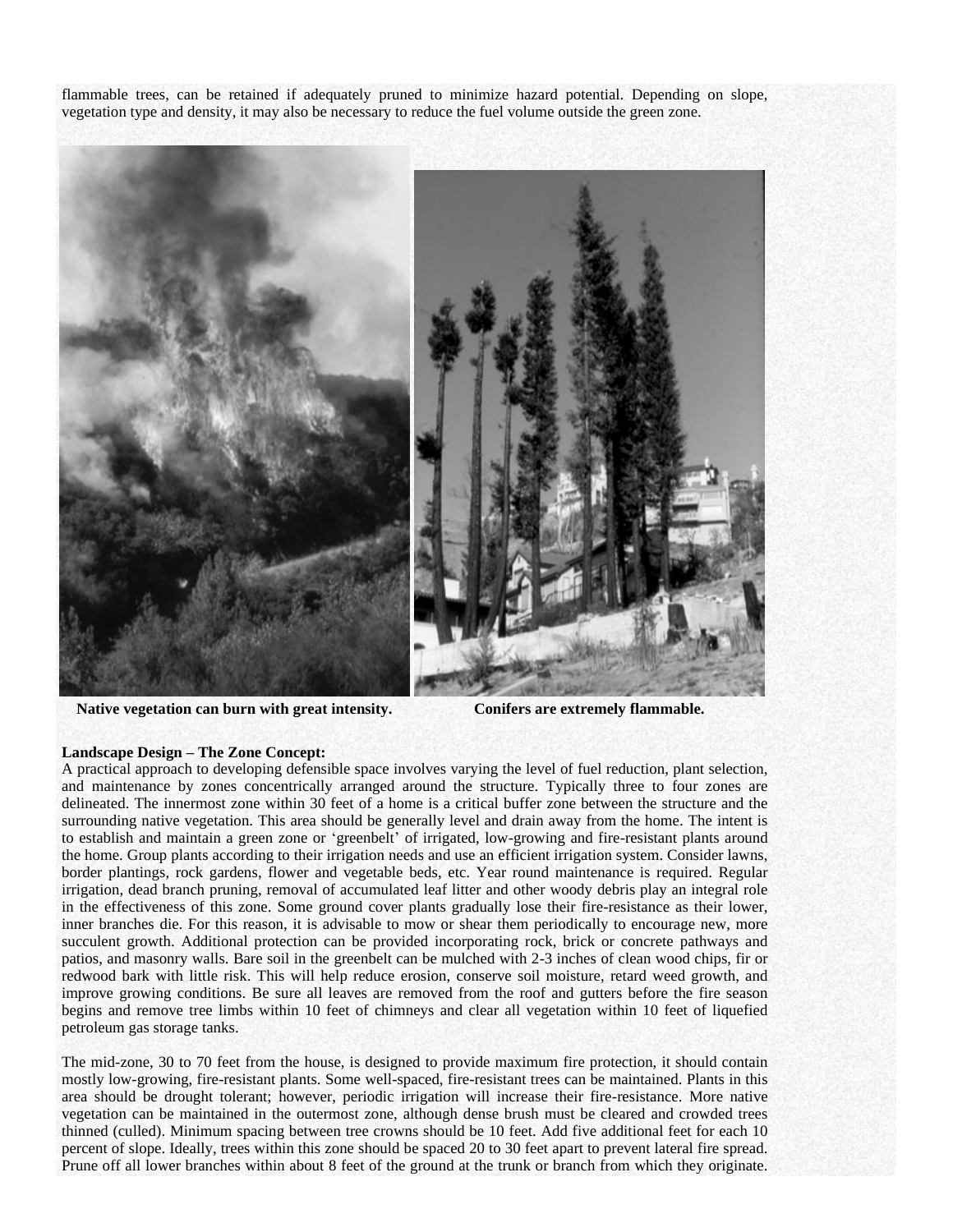Shrubs planted under trees should not exceed 24 inches in height. The removal of dead branches and trunk sprouts in the lower crown is also desirable. Separate shrubs by at least 2 times their height. Small groupings, however, can be maintained. Stagger tree placement and space irregularly to avoid alignment, resulting in a continuous fuel supply.

### **Plants of Concern:**

Most conifers are quite flammable, however some like pine, incense cedar and juniper are extremely flammable. Many species of eucalyptus and acacia are quite flammable as well, due to in large measure to the excessive debris that builds up under their canopies and to volatile oils and resins in their leaves. Species with shedding bark and heavy litter drop e.g., blue gum (Eucalyptus globulus), are particularly hazardous because fire can spread more readily upward into the tree. Other species of eucalyptus that are relatively clean are not as problematic. Plants considered to be highly flammable must be kept pruned-up, thinned-out, free of litter and peeling, loose bark, well-irrigated, and at least 10 feet from any structure. Better yet, remove them. Many native and Mediterranean plants are well suited for fire safe landscaping and are adapted to winter rain and dry summers. Base selections on slope, exposure, available space, and tolerance to shade, full sun, wind, and drought. The oil or resin content, water and mineral level, and production of fine fuels (large surface area per unit volume) determine the degree of fire resistance. Local fire agencies can provide fire resistant plant recommendations and other fire safe literature.

Trees planted in defensible spaces should be far enough apart that a fire cannot travel across tree canopies. This separation is especially important around structures like houses. In addition to horizontal continuity, vertical fuel ladders are another concern. Layers of flammable material that allow a fire to move from the ground to the tree canopy create fuel ladders. For example, heavy accumulations of pine needles on the ground can ignite and burn shrubs, which in turn ignite tree limbs or leaves. Fuel ladders are a major cause of high intensity crown fires.

#### **Tips for landscape professionals to develop defensible space:**

- Build with non-combustible or fire-resistant materials. Replace shake or shingle roofs.
- Create fuelbreaks (vegetation-free strips).
- Eliminate tall grass, weeds and dense brush, and other highly flammable plants around structures.
- Remove accumulations of woody debris, dry weeds, and pine needles.
- Eliminate 'fire ladders,'e.g. tall shrubs growing under trees and vines growing into trees that can carry fire into tree's canopy.
- A 2 to 3 inch layer of coarse, wood chip mulch can be left to protect the soil with little risk. Although such material can burn, it does so with low flame heights and low intensity.
- Replace highly flammable plants within the defensible space with fire-resistant species, or carefully manage them to reduce their flammability.
- Select plant species and cultivars that are:
	- recognized as fire-resistant.
	- adaptable to the local conditions.
	- low in fuel volume (low growing, limited spreading habit, minimal litter).
- Don't crowd plants allow space for growth (this will avoid competition and over crowding).
- Use plants as accents, interplant with annuals, rocks, pathways, and mulched areas, etc.
- Remove highly flammable trees within 10 feet of structures.
- Prune fire resistant trees for adequate clearance over buildings.
- Prune branches that overhang roofs especially chimneys or raise the lower canopy of large, specimen trees to provide at least 10 feet of clearance between the roof, chimney and the tree's foliage.
- Eliminate understory vegetation capable of carrying fire into the tree's canopy (ladder fuels).
- Remove the lower branches of large trees to a height of about 8 feet, or maintain a vegetation-free zone beneath the tree's dripline and 10 feet beyond by mowing or with herbicides or use a non-combustible mulch.
- Selectively remove trees/shrubs to improve spatial separation and reduce fuel loads.
- Remove unhealthy, stagnating and dead plants.
- Prune dead branches within the canopy of trees/shrubs to reduce the fuel load. Thin out dense shrubs to reduce fuel load.
- Irrigate plants to maintain greater fire-resistance.
- Oaks will benefit from 2 to 3 summer irrigations, but keep water away from the their trunks. More frequent irrigations can be harmful.
- Enclose decking with non-combustible sheathing, at the very least remove vegetation under decks.